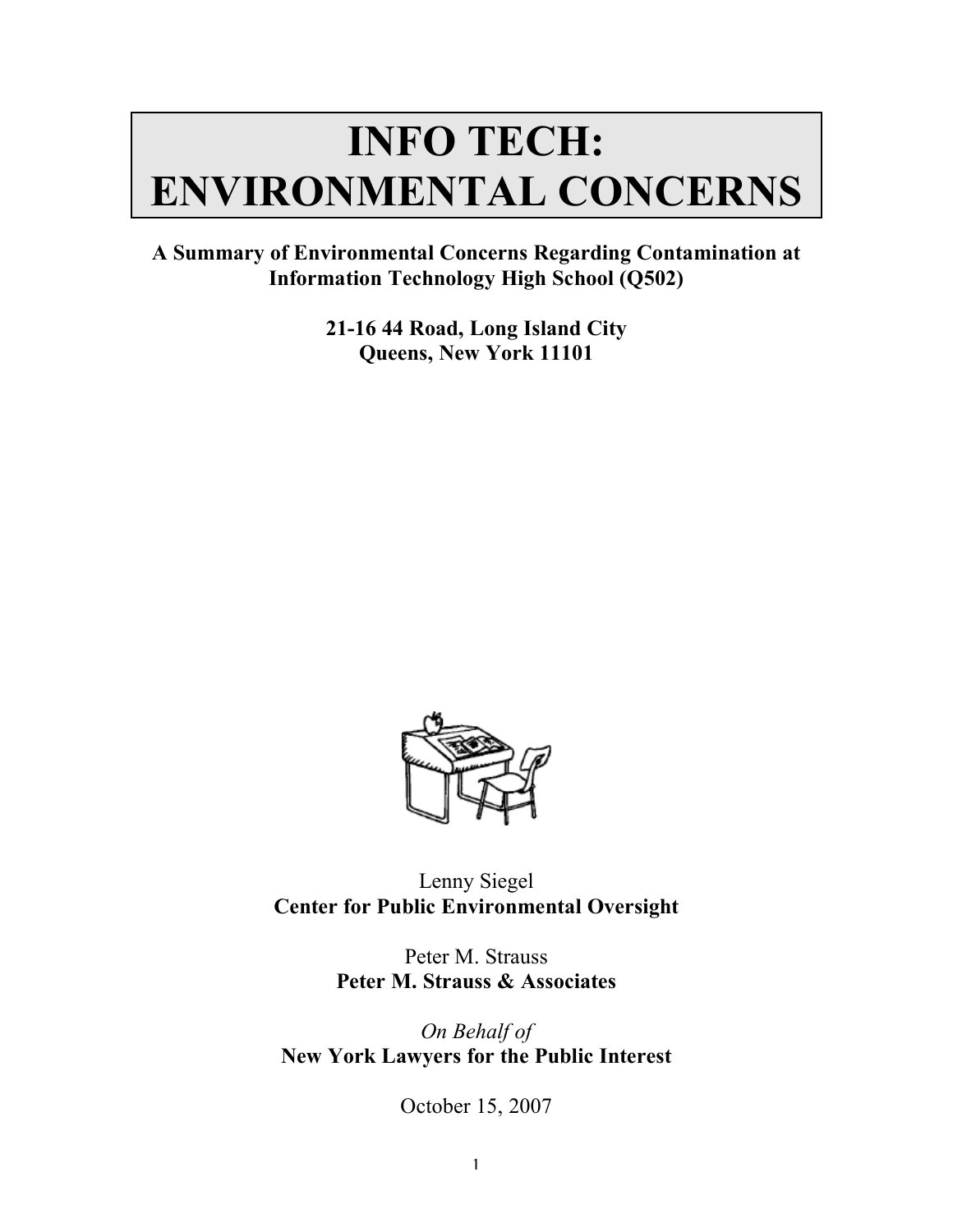# **INTRODUCTION**

On September 17, Fox 5 News ran a story about increased levels of contamination found beneath the Information Technology High School ("Info Tech") in Queens, New York.<sup>1</sup> The report raised concerns about the school's safety, noting that Info Tech is housed within a former metal plating factory leased by the Department of Education in 2003 for use as an educational facility. This summary seeks to inform the affected school community about environmental concerns at conditions at Info Tech, and we offer recommendations for improving community understanding and oversight not only at Info Tech, but in the surrounding area and at other toxic school sites in New York City.

Lenny Siegel, of the Center for Public Environmental Oversight, and Peter Strauss of Peter M. Strauss & Associates have provided New York Lawyers for the Public Interest (NYLPI) and their community clients with environmental consultation around the siting of schools on contaminated properties in the past. We were asked by NYLPI Staff Attorney David Palmer to provide a brief analysis of our concerns at the site, including commentary on the two air quality reports detailing the results of testing conducted inside Info Tech on September 5 and September 22-25, 2007. We have also reviewed documents provided to Mr. Palmer by Fox 5 reporter Mary Garofalo and used in her report. These documents include quarterly monitoring reports retrieved from the Department of Environmental Conservation (DEC) through a Freedom of Information Law request. Finally, we have discussed the site with the DEC project manager.

This analysis has been created on a *pro bono* basis for NYLPI out of our concern for the health of the building's current and future occupants. We hope to aid NYLPI in its work with the community to ensure the safety and integrity of this school site, and in pushing for larger policy changes that would create more opportunities for meaningful community participation in the school siting process. However, we did not conduct a fullscale review of the remedial action work plan and all other associated documents.

*Still, we do feel comfortable assuring the Info Tech community that the site is indeed safe, or at least as safe as any other building in this traditionally industrial area. The state-approved remediation has been designed to protect school occupants from vapor intrusion, (the migration of volatile organic compounds from the subsurface). Nevertheless, we believe that steps should be taken to better inform the community and involve it in future activities, including long-term monitoring and site-management designed to prevent toxic exposures at and near the school. The "Concerns and Recommendations" section begins on page 6.*

 $1$  Fox 5 story can be found at:

http://www.myfoxny.com/myfox/pages/Home/Detail;jsessionid=B7B3C38610A37EE84843836805D5610 2?contentId=4382570&version=2&locale=EN-US&layoutCode=VSTY&pageId=1.1.1&sflg=1 (October 3, 2007)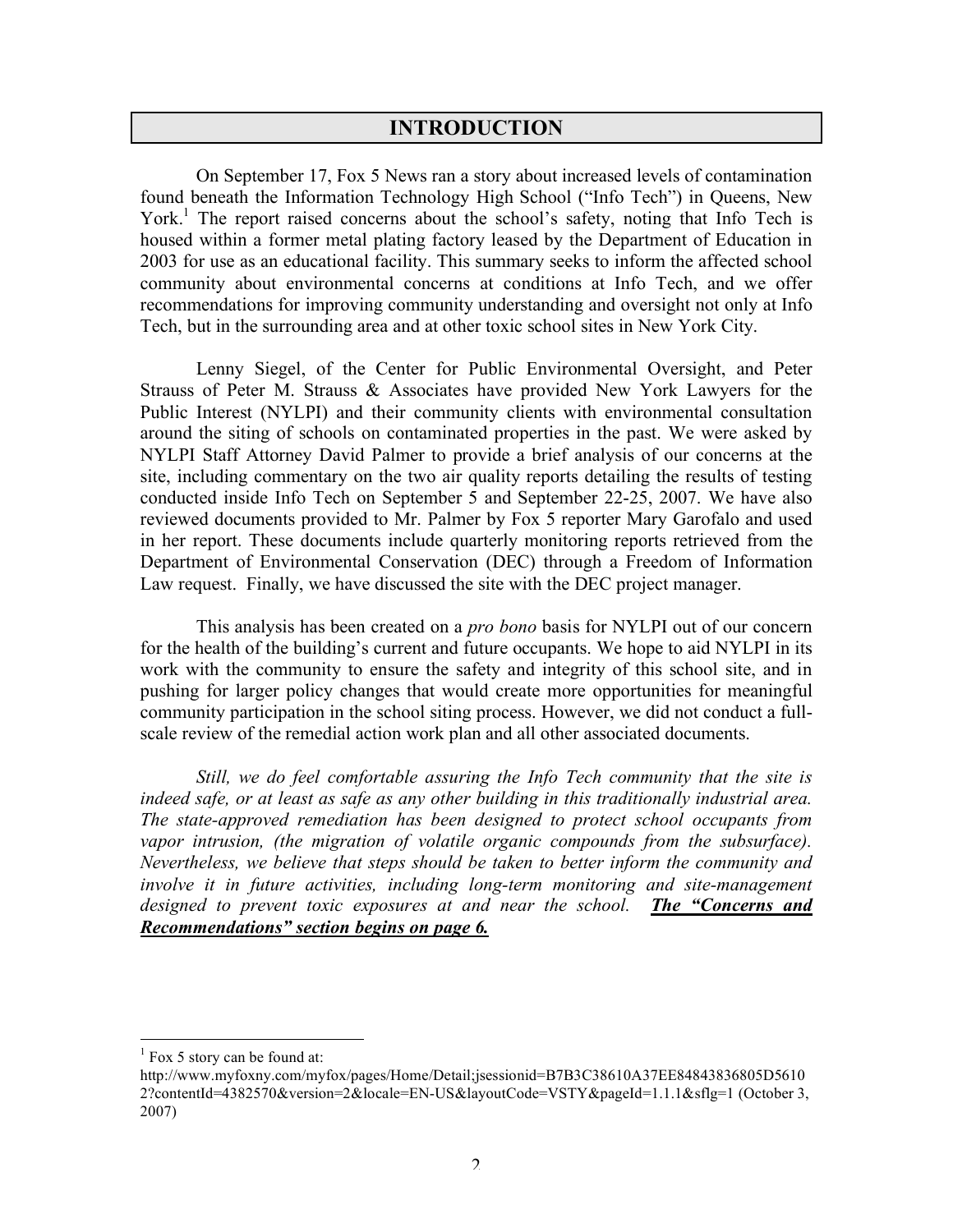# **THE PROBLEM: Contamination, Air Quality, and Cleanup**

### **Contamination**

Contaminants under the school building include volatile organic compounds (VOCs) such as tetrachloroethylene (PCE), trichloroethane (TCA), and their breakdown products, including trichloroethylene (TCE), as well as the heavy metal, lead. VOCs in groundwater, as their name suggests, volatilize and often rise into buildings, putting the occupants at risk. This is referred to as "vapor intrusion." Volatile contaminants are also present in outdoor air.

The health risk associated with exposure to the various VOCs found at or near Info Tech depends of course, on the dose and duration of exposure. Though scientists debate how hazardous these compounds area, it is widely believed that even low levels of PCE and TCE can cause multiple forms of cancer. Elevated blood-lead levels have been linked to decreased I.Q., learning disabilities, and behavioral problems.

### **Air Quality**

Our first concern at Info Tech was the air quality inside the building. Based upon samples taken at the end of September, we believe the air quality in the school currently meets New York State Department of Health's (DOH) safety standards. Thus the building is useable for educational purposes.

After the Fox 5 story broke, we were asked by NYLPI to review a September 5, 2007 air quality report that the Department of Education (DOE) and School Construction Authority (SCA) used to assure parents that the air within the school was safe. We were surprised to discover that the released results did not support that conclusion (nor did the results show the building's air to be unsafe). According to the DOH October, 2006 *Guidance for Evaluating Soil Vapor Intrusion in the State of New York*, New York's current action level (the minimum requiring a response) for TCE in indoor air, from vapor intrusion, ranges from 0.25 micrograms per cubic meter  $(\mu g/m^3)$  to 5.0  $\mu g/m^3$ , depending upon contamination levels in the sub-slab soil gas (*i.e*., vapors in the ground beneath the school). The reported results only showed (and with the instruments used, could only show) that levels were below 1 milligram per cubic meter—that's 1000  $\mu$ g/m<sup>3</sup>, three orders of magnitude above the action level. At the time, we concluded that we could not know, based on those tests, whether the air inside or outside the High School was safe according to current health-based standards.

The standard sampling approach is to use Summa canisters (spherical vessels under a vacuum) with a detection limit of 0.2  $\mu$ g/m<sup>3</sup> or below. This is what New York State agencies normally use when investigating vapor intrusion, and that's the method that was used in late September 2007. The late September air quality report *was* based upon laboratory-analyzed, Summa canister samples. That report demonstrated that the concentrations of VOCs in the indoor air were legally acceptable. However, we also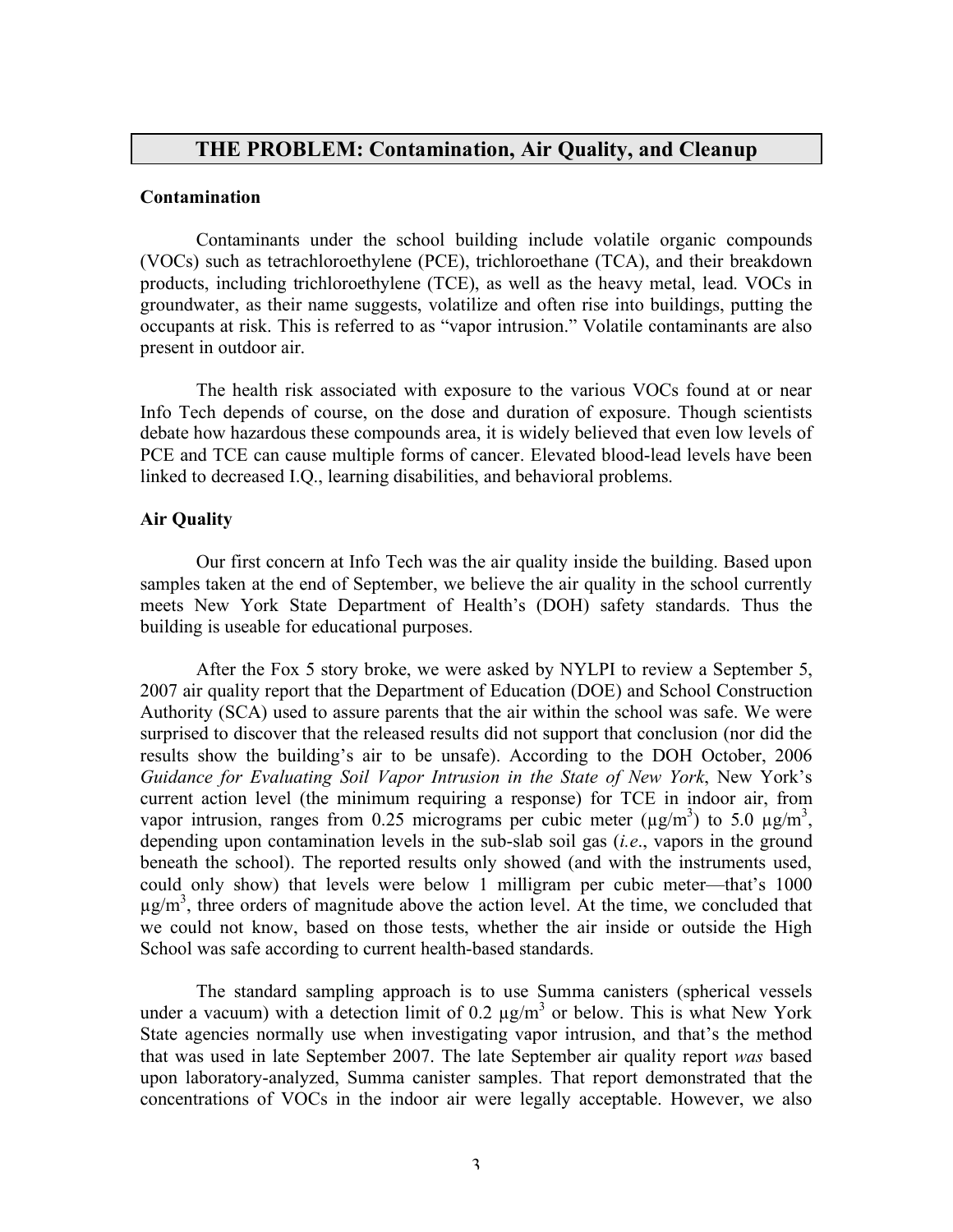believe that New York's standards for PCE are particularly weak. For example, the PCE levels found within the school exceeded by 50% the " $10^{-6}$ " screening level in EPA's 2002 draft national guidance on vapor intrusion—the concentration at which it is predicted that one additional person will contract cancer out of every million people exposed over 30 years. To be clear, we don't think these levels are hazardous enough to close the school or pull out students, but they are cause for concern and, if practical, remediation.

All of the PCE results taken when the Heating, Ventilation, and Air Conditioning (HVAC) system was operating were between 1.0 and 1.2 micrograms per cubic meter. This is slightly over the 0.81  $\mu$ g/m<sup>3</sup> target associated with the 10<sup>-6</sup> risk in EPA's draft guidance, but it's below New York's PCE standard. Some of the samples taken when the HVAC system was turned off were even higher: double the federal guidance target level.

However, *the evidence we have seen suggests that the source is the ambient (outdoor) air, not vapor intrusion*. Even if it were possible to reduce concentrations inside the school, contamination would continuously enter from outside. We do not have enough information to determine the source, but DEC tells us that such levels are typical in Queens. That doesn't show that the air is safe; it suggests to us that an area-wide program of cleanup, emission controls, and pollution prevention is needed to protect the community in the long run.

The low levels of PCE inside the school, compared to the high original (2002) levels of contaminated soil gas (even after adjusting for typical dispersion at the surface) and groundwater suggest that the mitigation measures installed during school construction are working. That is, indoor air concentrations would probably be much higher were it not for the remediation and mitigation systems (see below). While this represents a success for the response strategy, it also means that long-term monitoring and site management is necessary as long as groundwater contamination remains roughly comparable to what it was when the soil gas samples were taken in 2002.

To our knowledge, the only sufficiently precise indoor air tests were conducted in late September 2007. As we reported above, those showed legally acceptable levels of the contaminants of concern. Still, we understand that more testing rounds lie ahead, at least one, under DOH guidance, during the heating season—typically the worst case scenario in New York.

#### **Cleanup**

The City's Department of Education and School Construction Authority, the state DEC, and the property's owners have implemented a robust remediation strategy to prevent exposure to hazardous substances and reduce the level of contamination at the site.

To reduce the risk of exposure to lead-contaminated soil in the parking lot area, in 2002 a contractor removed a large "hot-spot" of lead contaminated soil. The rest of the parking lot, containing lower but potentially hazardous levels of lead, is capped with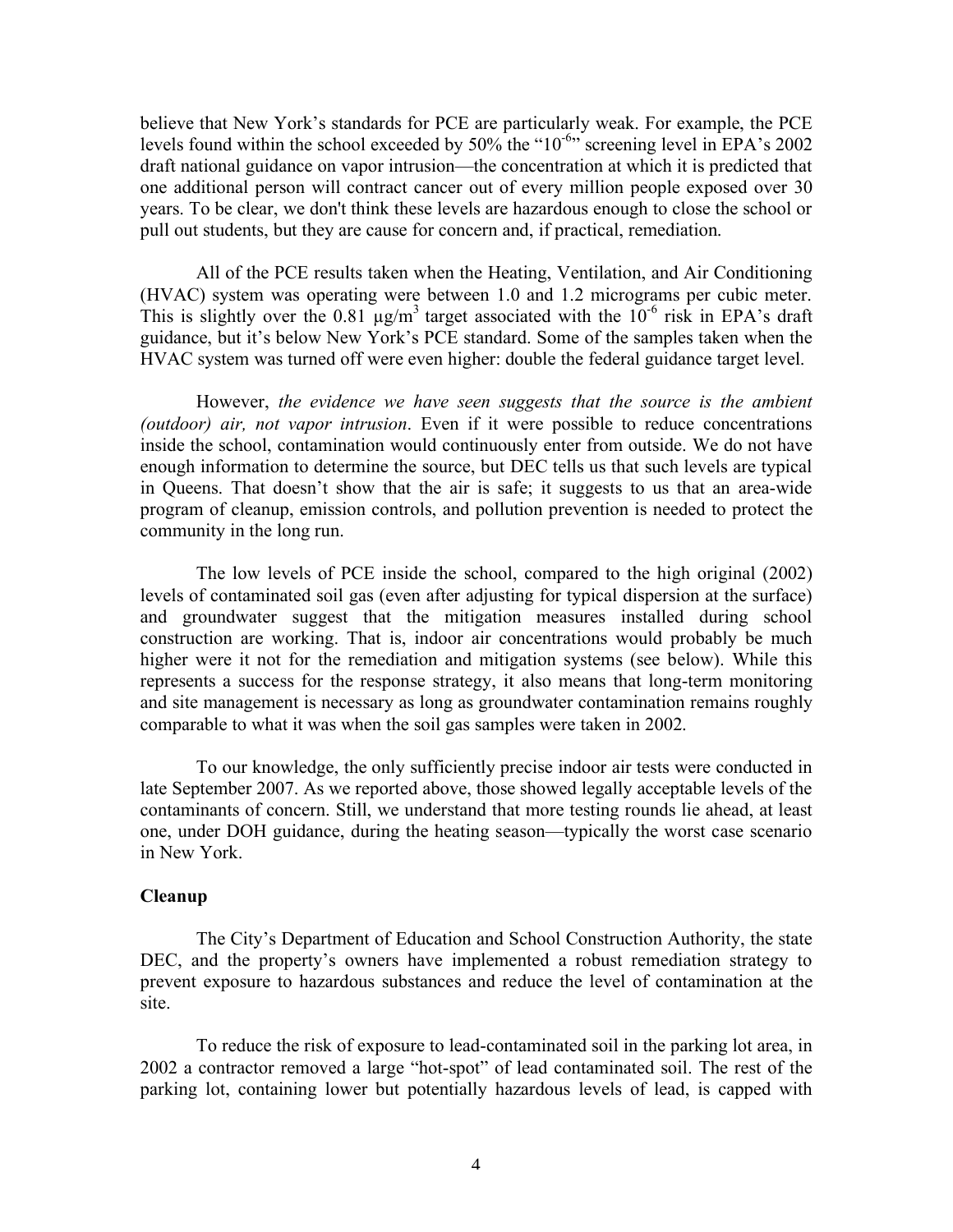asphalt. To ensure that no lead leaches through the asphalt, a certified professional engineer is supposed to inspect the parking lot each year.

To remove VOCs, the cleanup team has implemented a multi-part remediation strategy, including excavation, groundwater extraction and treatment ("pump and treat"), soil vapor extraction (SVE), and sub-slab depressurization. To prevent any remaining toxic vapors from rising into the building, they have constructed a multi-layer vapor barrier.

**Excavation**. In remodeling the old factory, they removed the old slab floor and then excavated two feet of contaminated fill (soil) beneath the surface. The walls and framework of the existing factory structure were saved.

**Pump and treat.** There is one groundwater recovery well. Under pumping pressure, water is removed through a screen reaching from 9 feet to 21 feet below ground. Extracted water is run through a carbon filter, to remove the VOCs, before being released into the combined sewer system.

In their monitoring reports, the cleanup consultants contend that the system is pulling contaminated groundwater from off site toward Info Tech. They note that contamination has increased significantly in one monitoring well, and they say the groundwater is flowing onto the site from two directions. They have repeatedly proposed turning off the pump.

DEC, on the other hand, argues persuasively that the pumping, at a very low rate, is unlikely to draw contaminants onto the site. The reported rise in groundwater contaminants is probably due to natural groundwater flow, and they note that the pump and treat system is removing VOCs from the groundwater, no matter where they have originated. They appear to have good reason to insist that the system remain in operation.

The treatment part of the pump-and-treat systems has had problems. Contamination from the groundwater treatment system has "broken through." Water containing 40 parts per billion (ppb) of PCE and 3.9 ppb of TCE were discharged into the combined sewer system. These levels are respectively eight times higher and slightly below the legal limit of 5 ppb, for both compounds. Presumably the more frequent change-out of carbon filters in the treatment system has since solved this problem, but we have thus far seen no confirmation.

**Soil Vapor Extraction**. SVE uses vacuum pressure to collect VOC vapors from four vertical wells. The gas is run through a carbon filter to remove the VOCs before release into the atmosphere.

**Sub-Slab Depressurization System**. An expanded version of commonly used Radon removal systems, this system uses horizontal piping and a fan to remove gas that collects beneath the vapor membrane and new slab. It too is run through a carbon filter to remove the VOCs before release into the atmosphere.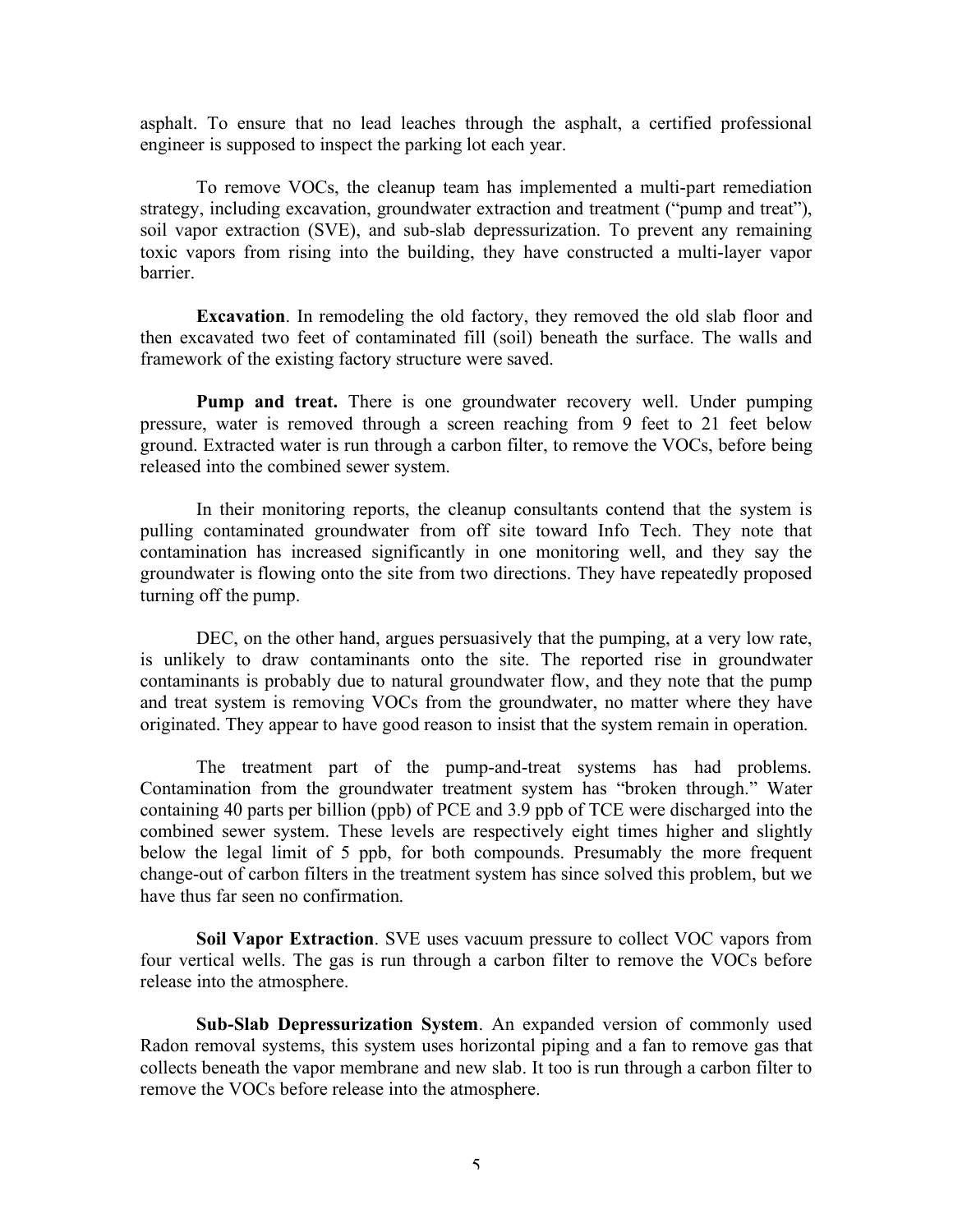**Vapor Membrane**. According the documents we have reviewed, gravel was placed above the depressurization system, followed by a layer of felt. Above that there is now a high-density polyethylene (HDPE) liner, sealed at all edges and openings, to prevent vapors from intruding into the building. Above that there is a thin protective board and an eight-inch concrete slab.

# **WHAT NOW? Concerns and Recommendations**

## **CONCERN ONE: The community has not had the opportunity to participate meaningfully in the school-siting process. Indeed, it has not been adequately informed about site contamination.**

In their apparent intent to avoid triggering fear among members of the school community, DOE and SCA have been less than forthcoming with information. It seems clear that parents, students, teachers, and their elected representatives were not informed that the school is housed on contaminated property. News outlets should not be the first source of information for parents or teachers. More important, it was grossly improper to declare the building safe for occupancy based on the September 5, 2007 air quality report that used detection limits so high that they would never find a problem. The school may indeed be safe for occupancy, but why should the community believe such assurances in the future when they've been given hollow guarantees in the past?

When the City proposes to build a school on City-owned or acquired toxic property, the local community board is notified. The New York City Council has an opportunity to vote on the appropriateness of the site. And the site is subject to the state's standard environmental review process. This notice and review did not occur at Info Tech.

DOE and SCA say that those public processes do not apply at leased school sites. If indeed their interpretation of the law is correct, it is an unjustified loophole. Students and teachers on leased property inhale and ingest the same way as students and teachers on purchased property.

## *Recommendations*

1) The environmental consequences of school siting, including potential exposures and both the short-term and long-term costs of preventing them, should be evaluated publicly before a school-siting decision is made. Ideally, several sites should be compared on multiple criteria, including environmental safety, before site selection.

2) Schools on leased property should be subject to the same review as schools on Cityowned property.

3) Even if a school is constructed on a toxic site after a proper environmental review, parents and teachers, as well as students at high schools—should be informed of past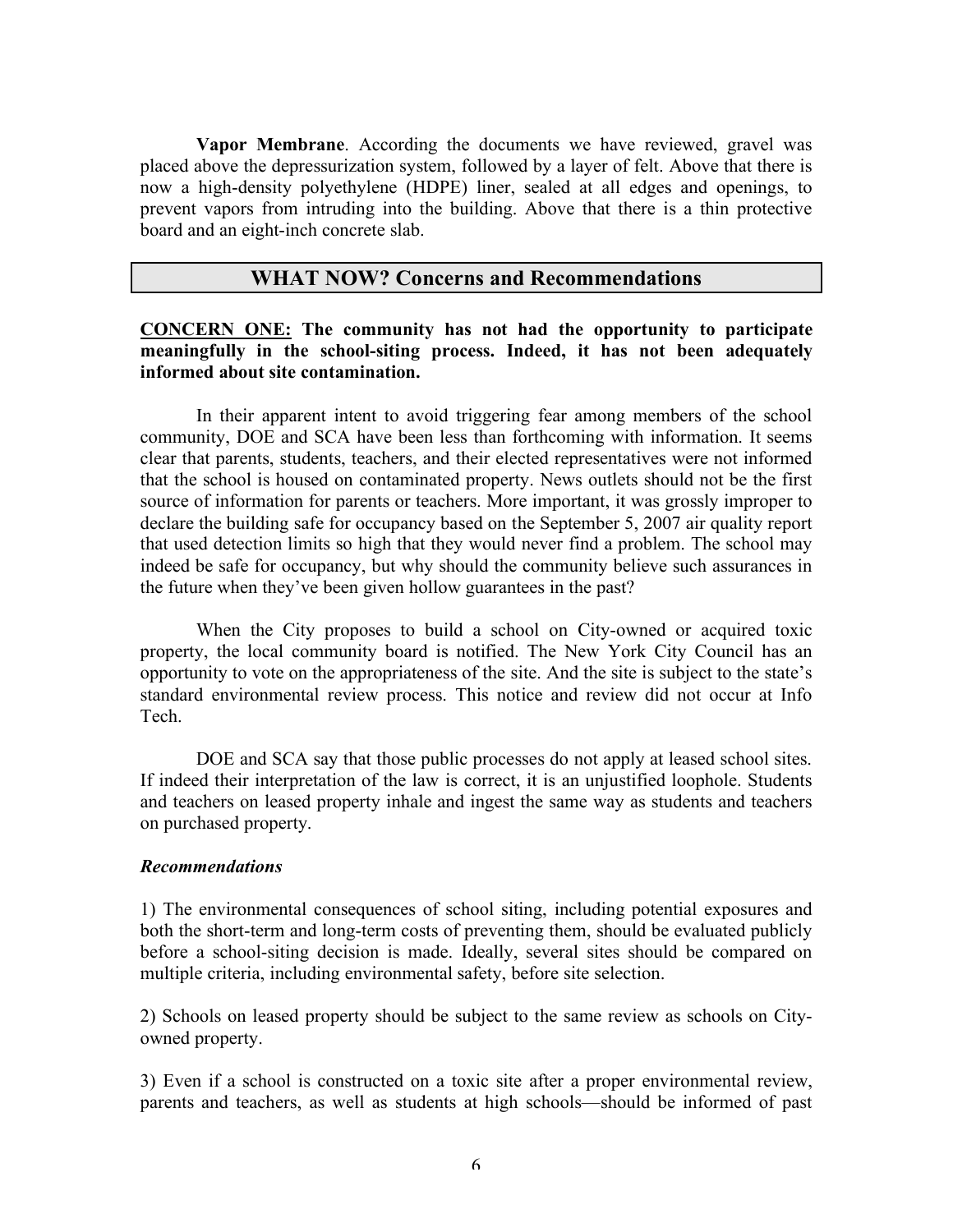contamination, potential exposures, and long-term monitoring and management activity at the site. In fact, it should be a standard part of school orientation each year. Conceivably, detailed study of the contamination and clearnup could be integrated into the curriculum of appropriate classes.

# **CONCERN TWO: Despite a professional cleanup, contamination remains under the school.**

As long as contamination remains at a site above "safe" levels—that is, concentrations which would allow unrestricted use and unlimited access—it is essential to implement a site management plan that includes a mix of passive (membranes, caps, fences, etc.) and active engineering controls (sub-slab depressurization, for example); regular monitoring of all media (air, water, soil); and institutional controls (activity and use limitations, such as a requirement that no holes be drilled through a vapor membrane). It should also include periodic air monitoring for the life of the sub-surface contamination.

# *Recommendations*

4) Air testing—indoors, ambient, and at a background location not near a potential source of VOCs—should be conducted (as reportedly planned) during the heating season, using appropriately precise technology. If indeed ambient contamination is the source of elevated levels of PCE within the school, the source of that contamination should be determined.

5) The legally required site management plan should be made available to the public. Presumably, it is enforceable by environmental and health regulators and backed with a continuing source of funds. If it doesn't include all the features described above, it should be improved. Ideally, the DOE or DEC should provide support for an independent technical consultant to review the plan on behalf of the community.

6) The cleanup team should proactively distribute all air monitoring data to interested parties. Particularly because of the original (early September) unsubstantiated conclusions, they should provide support for an independent technical consultant to interpret the data. All presentations of this data or any other information regarding contamination issues should be open to the public.

# **CONCERN THREE: Contaminated groundwater appears to be migrating onto the site.**

Based upon the information we have received, we tend to agree with DEC that recently elevated groundwater readings for PCE are a result of natural groundwater flow. Regardless of the cause, we agree with the cleanup consultants that DEC should conduct off-site sampling to find the sources of contamination. DEC agrees too. It has not only begun the process, but it promises to require or conduct cleanup at any other sources of groundwater VOCs in the area.